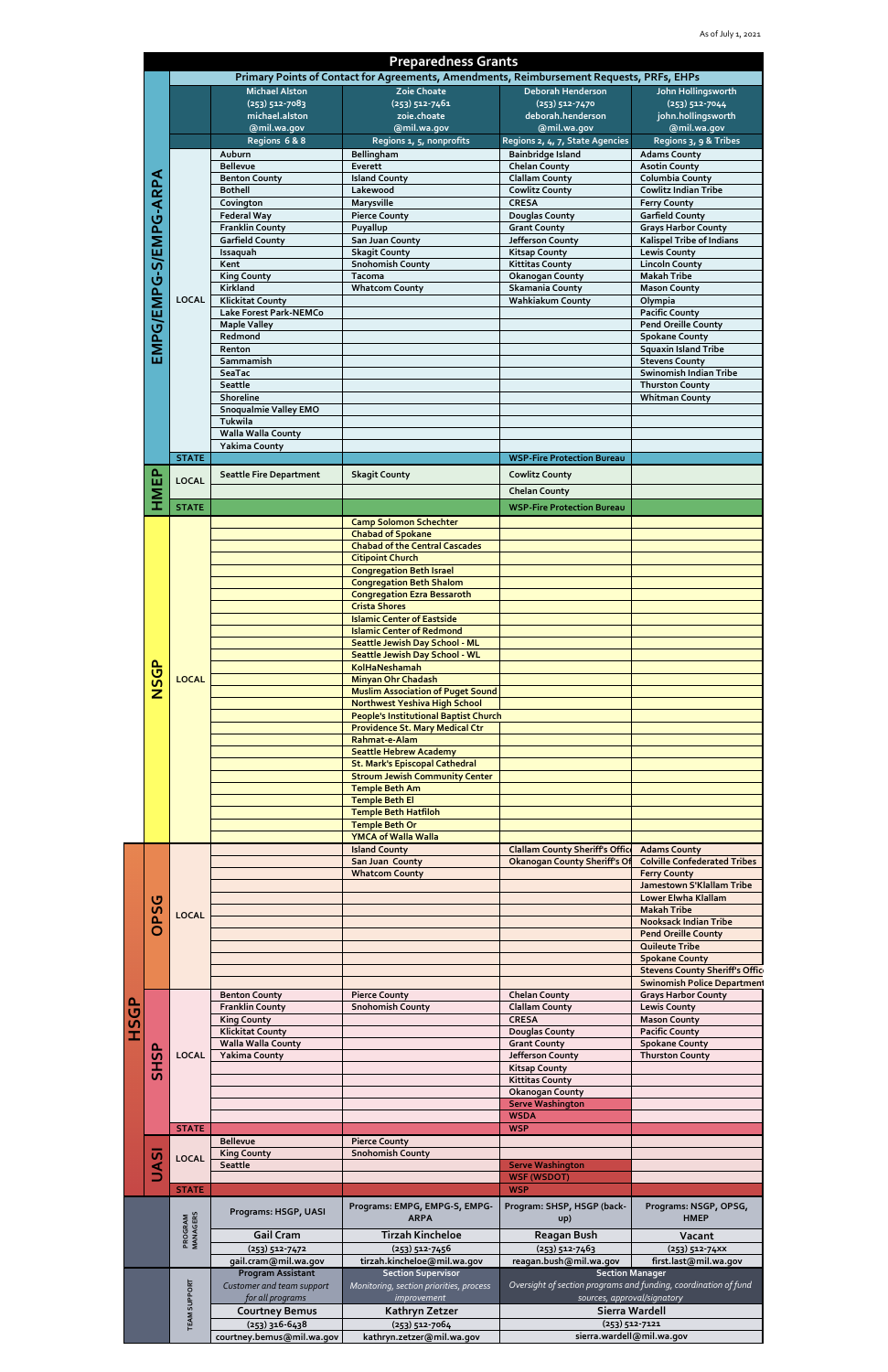## WA EMD Preparedness Grants Section Primary Points of Contact

| Subrecipient                                    | <b>Region</b>  | <b>Address</b>                                                                             | Grant(s)         | <b>Primary Point of Contact</b>     |
|-------------------------------------------------|----------------|--------------------------------------------------------------------------------------------|------------------|-------------------------------------|
| <b>Adams County</b>                             | $\overline{9}$ | 2069 W Highway 26, Othello, WA 99344                                                       | <b>EMPG</b>      | John Hollingsworth                  |
| <b>Asotin County</b>                            |                |                                                                                            | <b>EMPG</b>      | John Hollingsworth                  |
|                                                 | 9              | 95 2nd Street, Asotin, WA 99402                                                            |                  |                                     |
| Auburn                                          | 6              | 25 West Main Street, Auburn, WA 98001                                                      | <b>EMPG</b>      | Michael Alston                      |
| Bainbridge Island                               | $\overline{2}$ | 280 Madison Avenue N, Bainbridge Island, WA 98110                                          | <b>EMPG</b>      | Deborah Henderson                   |
| Bellevue                                        | 6              | 450 110th Avenue NE, Bellevue, WA 98004                                                    | <b>EMPG/UASI</b> | Michael Alston                      |
|                                                 |                |                                                                                            |                  |                                     |
| Bellingham                                      | $\mathbf 1$    | 1800 Broadway Street, Bellingham, WA 98225                                                 | <b>EMPG</b>      | Zoie Choate                         |
| <b>Benton County</b>                            | 8              | 651 Truman Avenue, Richland, WA 99352                                                      | EMPG/SHSP        | Michael Alston                      |
| <b>Bothell</b>                                  | 6              | 18415 101st Avenue NE, Bothell, WA 98011                                                   | <b>EMPG</b>      | Michael Alston                      |
|                                                 |                |                                                                                            |                  |                                     |
| Camp Solomon Schechter                          | <b>NP</b>      | 1627 73rd Avenue SE, Tumwater, WA 98501                                                    | NSGP-S           | Zoie Choate                         |
| Chabad of Spokane                               | <b>NP</b>      | 4116 E. 37th Avenue, Spokane, WA 99223                                                     | NSGP-S           | Zoie Choate                         |
| Chabad of the Central Cascades                  | NP             | 24121 SE Black Nugget Road, Issaquah, WA 98029                                             | NSGP-UA          | Zoie Choate                         |
|                                                 |                |                                                                                            |                  |                                     |
| Chelan County                                   | 7              | 401 Washington Street, Wenatchee, WA 98801                                                 | EMPG/SHSP        | Deborah Henderson                   |
| Citipoint Church (state)                        | <b>NP</b>      | 3302 Cederdale Rd., Suite D100 Mount Vernon, WA 98274                                      | NSGP-S           | Zoie Choate                         |
| Clallam County                                  | $\mathbf{2}$   | 223 East 4th Street, Port Angeles, WA 98362                                                | EMPG/SHSP        | Deborah Henderson                   |
|                                                 |                |                                                                                            |                  |                                     |
| Clallam County Sheriff's Office                 | $\overline{2}$ | 223 East 4th Street, Suite 12, Port Angeles, WA 98362                                      | OPSG             | Deborah Henderson                   |
| Columbia County                                 | 9              | 341 E Main Street, Dayton, WA 99328                                                        | <b>EMPG</b>      | John Hollingsworth                  |
| Confederated Tribes of the Colville Reservation | Tribe          | 28 Okanogan Street, Nespelem, WA 99115                                                     | OPSG             | John Hollingsworth                  |
|                                                 |                |                                                                                            |                  |                                     |
| Congregation Beth Israel                        | <b>NP</b>      | 751 San Juan Blvd., Bellingham, WA 98225                                                   | NSGP-S           | Zoie Choate                         |
| Congregation Beth Shalom                        | <b>NP</b>      | 6800 35th Avenue NE, Seattle, WA 98115                                                     | NSGP-UA          | Zoie Choate                         |
| Congregation Ezra Bessaroth                     | <b>NP</b>      | 5217 South Brandon Street, Seattle, WA 98118                                               | NSGP-UA          | Zoie Choate                         |
|                                                 |                |                                                                                            |                  |                                     |
| Covington                                       | 6              | 16720 SE 271st Street, Suite 100, Covington, WA 98042                                      | <b>EMPG</b>      | Michael Alston                      |
| Cowlitz County                                  | 4              | 312 SW 1st Avenue, Kelso, WA 98626                                                         | EMPG/HMEP        | Deborah Henderson                   |
| Cowlitz Indian Tribe                            | Tribe          | 31501 NW 31st Avenue, Ridgefield, WA 98642                                                 | <b>EMPG</b>      | John Hollingsworth                  |
|                                                 |                |                                                                                            |                  |                                     |
| CRESA                                           | 4              | 710 W 13th Street, Vancouver, WA 98660                                                     | EMPG/SHSP        | Deborah Henderson                   |
| Crista Ministries (state)                       | <b>NP</b>      | 1600 NW Crista Shores Ln, Silverdale, WA 98383                                             | NSGP-S           | Zoie Choate                         |
| Douglas County                                  | $\overline{7}$ | 110 2nd Street NE, East Wenatchee, WA 98802                                                | EMPG/SHSP        | Deborah Henderson                   |
|                                                 |                |                                                                                            |                  | Zoie Choate                         |
| Everett                                         | $\mathbf 1$    | 2801 Oakes Avenue, Everett, WA 98201                                                       | <b>EMPG</b>      |                                     |
| Federal Way                                     | 6              | 33325 8th Avenue S, Federal Way, WA 98003                                                  | <b>EMPG</b>      | Michael Alston                      |
| <b>Ferry County</b>                             | 9              | 175 N Jefferson Avenue, Republic, WA 99166                                                 | EMPG/OPSG        | John Hollingsworth                  |
|                                                 | 8              | 1011 East Ainsworth Street, Pasco, WA 99301                                                |                  |                                     |
| <b>Franklin County</b>                          |                |                                                                                            | EMPG/SHSP        | Michael Alston                      |
| <b>Garfield County</b>                          | $\overline{9}$ | PO BOX 885, Pomeroy, WA 99347-0885                                                         | <b>EMPG</b>      | John Hollingsworth                  |
| <b>Grant County</b>                             | $\overline{7}$ | 3953 Airway Drive NE, Moses Lake, WA 98837                                                 | EMPG/SHSP        | Deborah Henderson                   |
| <b>Grays Harbor County</b>                      |                |                                                                                            |                  | John Hollingsworth                  |
|                                                 | $\overline{3}$ | 310 Spruce Avenue W, Montesano, WA 98563                                                   | EMPG/HMEP/SHSP   |                                     |
| <b>Islamic Center of Eastside</b>               | <b>NP</b>      | 14700 Main Street, Bellevue, WA 98007                                                      | NSGP-UA          | Zoie Choate                         |
| <b>Islamic Center of Redmond</b>                | <b>NP</b>      | 18080 NE 68th Street, Bldg D, Redmond, WA 98052                                            | NSGP-UA          | Zoie Choate                         |
| <b>Island County</b>                            |                |                                                                                            | <b>EMPG</b>      | Zoie Choate                         |
|                                                 | $\mathbf 1$    | 1 NE 6th Street, Coupeville, WA 98239                                                      |                  |                                     |
| Island County Sheriff's Office                  | $\mathbf 1$    | PO Box 5000, Coupewville, WA 98239                                                         | OPSG             | Zoie Choate                         |
| Issaquah                                        | 6              | 130 E Sunset Way, Issaquah, WA 98027                                                       | <b>EMPG</b>      | Michael Alston                      |
| Jamestown S'Klallam Tribe                       | Tribe          |                                                                                            | OPSG             | John Hollingsworth                  |
|                                                 |                | 1033 Old Blyn Hwy Sequim, WA 98382-7670                                                    |                  |                                     |
| Jefferson County                                | $\overline{2}$ | 81 Elkins Road, Port Hadlock, WA 98339                                                     | EMPG/SHSP        | Deborah Henderson                   |
| Jewish Day School - Maple Leaf                  | <b>NP</b>      | 311 NE Maple Leaf Place, Seattle, WA 98115                                                 | NSGP-UA          | Zoie Choate                         |
| Jewish Day School - Woodlawn                    | <b>NP</b>      | 7217 Woodlawn Ave. NE, Seattle, WA 98115                                                   | NSGP-UA          | Zoie Choate                         |
|                                                 |                |                                                                                            |                  |                                     |
| Kalispel Tribe of Indians                       | Tribe          | 1981 N LeClerc Road, Cusick, WA 99119                                                      | <b>EMPG</b>      | John Hollingsworth                  |
| Kent                                            | 6              | 24611 116th Avenue SE, Kent, WA 98030                                                      | <b>EMPG</b>      | Michael Alston                      |
| <b>King County</b>                              | 6              | 3511 NE Second Street, Renton, WA 98056                                                    | EMPG/SHSP/UASI   | Michael Alston                      |
|                                                 |                |                                                                                            |                  |                                     |
| Kirkland                                        | 6              | 123 5th Avenue, Kirkland, WA 98033                                                         | <b>EMPG</b>      | Michael Alston                      |
|                                                 |                |                                                                                            | EMPG/SHSP        | Deborah Henderson                   |
|                                                 | $\overline{2}$ |                                                                                            |                  |                                     |
| <b>Kitsap County</b>                            |                | 911 Carver Street, Bremerton, WA 98312                                                     |                  |                                     |
| <b>Kittitas County</b>                          | $\overline{7}$ | 307 W Umptanum Road, Ellensburg, WA 98926                                                  | EMPG/SHSP        | Deborah Henderson                   |
| <b>Klickitat County</b>                         | 8              | 198620 199 Industrial Way, Goldendale, WA                                                  | EMPG/SHSP        | Michael Alston                      |
| KolHaNeshamah                                   | <b>NP</b>      |                                                                                            |                  | Zoie Choate                         |
|                                                 |                | 6115 SW Hinds Street, Seattle, WA 98116                                                    | NSGP-UA          |                                     |
| Lake Forest Park-NEMCo                          | 6              | 17425 Ballinger Way NE, Lake Forest Park, WA 98155                                         | <b>EMPG</b>      | Michael Alston                      |
| Lakewood                                        | 5              | 6000 Main Street, Lakewood, WA 98499                                                       | <b>EMPG</b>      | Zoie Choate                         |
| <b>Lewis County</b>                             | $\overline{3}$ | 351 NW North Street, Chehalis, WA 98532                                                    | EMPG/SHSP        | John Hollingsworth                  |
|                                                 |                |                                                                                            |                  |                                     |
| Lincoin County                                  | 9              | 404 Sinclair Street, Davenport, WA 99122                                                   | EMPG             | John Hollingsworth                  |
| Lower Elwha Klallam                             | Tribe          | 341 Spokwes Drive Port Angeles, WA 98363                                                   | OPSG             | John Hollingsworth                  |
| Makah Tribe (Neah Bay)                          | Tribe          | PO Box 192, Neah Bay, WA 98357-0192                                                        | OPSG             | John Hollingsworth                  |
|                                                 |                |                                                                                            |                  |                                     |
| <b>Maple Valley</b>                             | 6              | PO Box 320, 22017 SE Wax Road, Suite 200, Maple Valley, WA 98038                           | <b>EMPG</b>      | Michael Alston                      |
| Marysville                                      | $\mathbf 1$    | 1049 State Avenue, Marysville, WA 98270                                                    | <b>EMPG</b>      | Zoie Choate                         |
| <b>Mason County</b>                             | 3              | 100 West public Works Drive, Shelton, WA 98584                                             | EMPG/SHSP        | John Hollingsworth                  |
| Minyan Ohr Chadash                              | <b>NP</b>      | 6721 51st Avenue S, Seattle, WA 98118                                                      | NSGP-UA          | Zoie Choate                         |
|                                                 |                |                                                                                            |                  |                                     |
| Muslim Association of Puget Sound               | NP             | 17550 NE 6th Court, Redmond, WA 98052                                                      | <b>NSGP</b>      | Zoie Choate                         |
| Nooksack Indian Tribe                           | Tribe          | 5016 Deming Road, Deming, WA 98244                                                         | OPSG             | John Hollingsworth                  |
| Northwest Yeshiva High School                   | <b>NP</b>      | 5017 90th Avenue SE, Mercer Island, WA 98040                                               | NSGP-UA          | Zoie Choate                         |
|                                                 |                |                                                                                            |                  |                                     |
| Okanogan County                                 | $\overline{7}$ | 123 5th Avenue N, Okanogan, WA 98840                                                       | EMPG/SHSP        | Deborah Henderson                   |
| Okanogan County Sheriff's Office                | $\overline{7}$ | 123 5th Avenue N, Rm 200, Okanogan, WA 98840                                               | OPSG             | Deborah Henderson                   |
| Olympia                                         | 3              | 100 Eastside Street NE, Olympia, WA 98506                                                  | <b>EMPG</b>      | John Hollingsworth                  |
|                                                 |                |                                                                                            |                  |                                     |
| <b>Pacific County</b>                           | $\overline{3}$ | 300 Memorial Drive, South Bend, WA 98586                                                   | EMPG/SHSP        | John Hollingsworth                  |
| Pend Oreille County                             | 9              | 101 South Garden Avenue, Newport, WA 99156                                                 | EMPG/HMEP/OPSG   | John Hollingsworth                  |
| People's Institutional Baptist Church           | <b>NP</b>      | 159 24th Ave., Seattle, WA 98122                                                           | NSGP-UA          | Zoie Choate                         |
|                                                 |                |                                                                                            |                  |                                     |
| <b>Pierce County</b>                            | 5              | 2501 S 35th Street, Tacoma, WA 98409                                                       | EMPG/SHSP/UASI   | Zoie Choate                         |
| Providence St. Mary Medical Ctr (state)         | <b>NP</b>      | 401 W. Poplar Street, Walla Walla, WA                                                      | NSGP-S           | Zoie Choate                         |
| Puget Sound RFA                                 | 6              | 24611 116th Avenue SE, Kent, WA 98030                                                      | HMEP             | Michael Alston                      |
|                                                 |                |                                                                                            |                  |                                     |
| Puyallup                                        | 5              | 1100 39th Avenue SE, Puyallup, WA 98374                                                    | <b>EMPG</b>      | Zoie Choate                         |
| Quileute Tribe (Neah Bay)                       | Tribe          | 1472 Ocean Drive, La Push WA 98350-0248                                                    | OPSG             | John Hollingsworth                  |
| Rahmat-e-Alam                                   | NP             | 827 164th Avenue NE, Bellevue, WA 98008                                                    | NSGP-UA          | Zoie Choate                         |
|                                                 |                |                                                                                            |                  |                                     |
| Redmond                                         | 6              | 9701 160th Avenue NE, Redmond, WA 98052                                                    | <b>EMPG</b>      | Michael Alston                      |
| Renton                                          | $\sqrt{6}$     | 1055 South Grady Way, Renton, WA 98057                                                     | <b>EMPG</b>      | Michael Alston                      |
| Sammamish                                       | 6              | 801 228th Avenue SE, Sammamish, WA 98075                                                   | <b>EMPG</b>      | Michael Alston                      |
|                                                 |                |                                                                                            |                  |                                     |
| San Juan County                                 | $\mathbf 1$    | 96 North 2nd Street, Friday Harbor, WA 98250                                               | <b>EMPG</b>      | Zoie Choate                         |
| San Juan County Sheriff's Office                | $\mathbf 1$    | 350 County Street, Friday Harbor, WA 98250                                                 | OPSG             | Zoie Choate                         |
| SeaTac                                          | 6              | 7800 S 188th Street, SeaTac, WA 98188                                                      | <b>EMPG</b>      | Michael Alston                      |
|                                                 | 6              |                                                                                            |                  |                                     |
| Seattle                                         |                | 105 5th Avenue South, Seattle, WA 98104                                                    | EMPG/HMEP/UASI   | Michael Alston                      |
| Seattle Hebrew Academy                          | NP             | 1617 Interlaken Drive East, Seattle, WA 98112                                              | NSGP-UA          | Zoie Choate                         |
| Serve Washington<br>Shoreline                   | State          | 302 Sid Snyder Avenue SW, Olympia, WA 98504<br>17500 Midvale Avenue N, Shoreline, WA 98133 | SHSP/UASI        | Deborah Henderson<br>Michael Alston |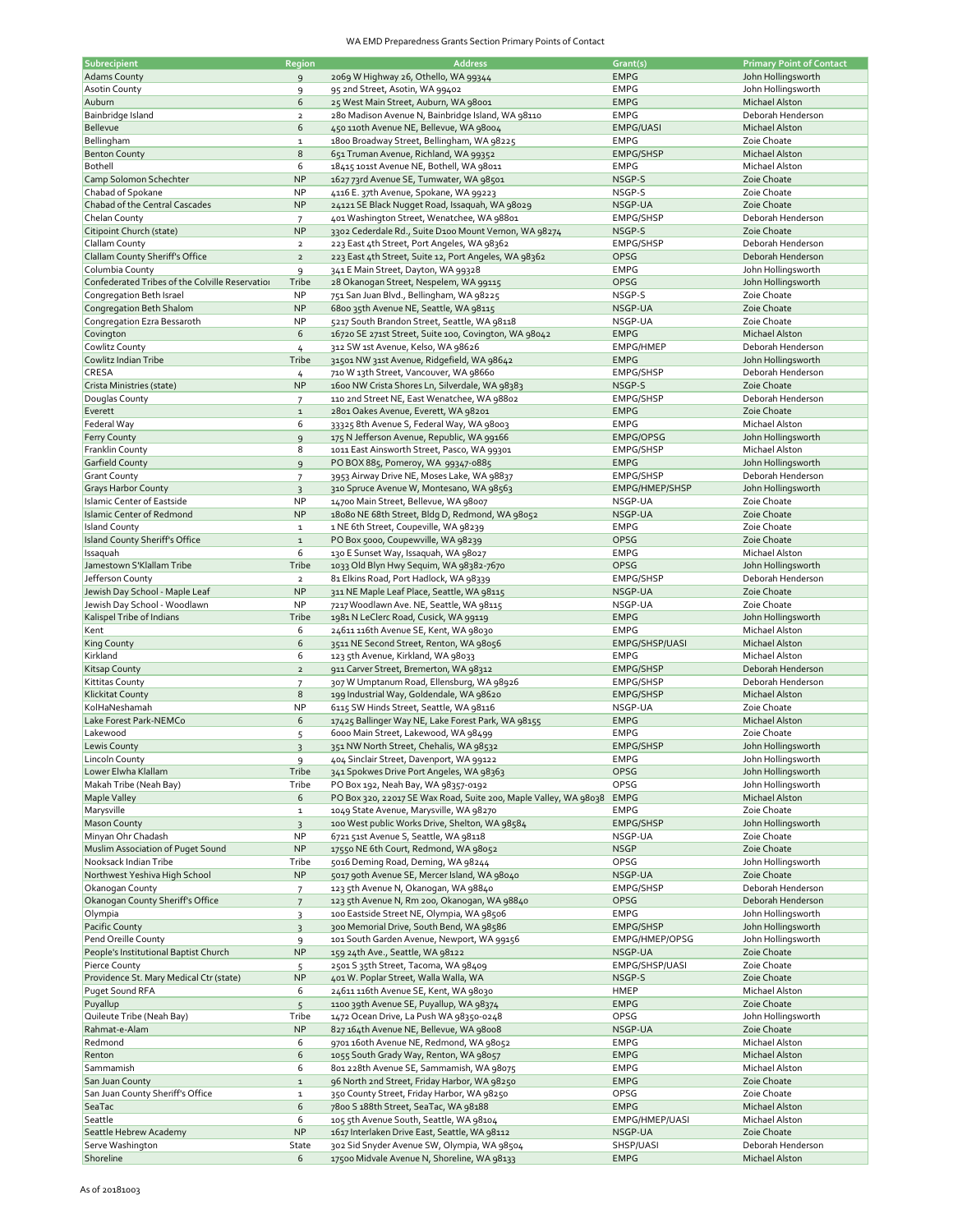## WA EMD Preparedness Grants Section Primary Points of Contact

| Subrecipient                                    | Region       | <b>Address</b>                                    | Grant(s)            | <b>Primary Point of Contact</b> |
|-------------------------------------------------|--------------|---------------------------------------------------|---------------------|---------------------------------|
| <b>Skagit County</b>                            | $\mathbf{1}$ | 2911 E College Way, Mount Vernon, WA 98273        | <b>EMPG</b>         | Zoie Choate                     |
| Skamania County                                 | 4            | 200 Vancouver Avenue, Stevenson, WA 98648         | <b>EMPG</b>         | Deborah Henderson               |
| Snohomish County                                | $\mathbf{1}$ | 720 8oth Street SW, Everett, WA 98203             | EMPG/SHSP/UASI      | Zoie Choate                     |
| Snoqualmie Valley EMO                           | 6            | 37600 SE Snoqualmie Parkway, Snoqualmie, WA 98065 | <b>EMPG</b>         | <b>Michael Alston</b>           |
| Spokane County                                  | 9            | 1121 W Gardner Avenue, Spokane, WA 99201          | EMPG/OPSG/SHSP      | John Hollingsworth              |
| Squaxin Island Tribe                            | Tribe        | 10 SE Squaxin Lane, Shelton, WA 98584             | <b>EMPG</b>         | John Hollingsworth              |
| St. Mark's Episcopal Cathedral                  | <b>NP</b>    | 1245 10th Ave. E, Seattle, WA 98102               | NSGP-UA             | Zoie Choate                     |
| <b>Stevens County</b>                           | 9            | 260 S Oak, Colville, WA 99114                     | <b>EMPG</b>         | John Hollingsworth              |
| <b>Stevens County Sheriff's Office</b>          | 9            | PO Box 186, Colville, WA 99114                    | OPSG                | John Hollingsworth              |
| <b>Stroum Jewish Community Center</b>           | <b>NP</b>    | 3801 E Mercer Way, Mercer Island, WA 98040        | NSGP-UA             | Zoie Choate                     |
| Swinomish Indian Tribal Community               | Tribe        | 17353 Reservation Road, LaConner, WA 98257        | <b>EMPG</b>         | John Hollingsworth              |
| Swinomish Police Department                     | Tribe        | 11404 Moorage Way, La Conner, WA 98257            | OPSG                | John Hollingsworth              |
| Tacoma                                          | 5            | 901 S Fawcett Avenue, Tacoma, WA 98402            | <b>EMPG</b>         | Zoie Choate                     |
| Temple Beth Am                                  | <b>NP</b>    | 2632 NE 8oth Street, Seattle, WA 98115            | <b>NSGP</b>         | Zoie Choate                     |
| Temple Beth El                                  | <b>NP</b>    | 5975 S 12th Street, Tacoma, WA 98465              | NSGP-UA             | Zoie Choate                     |
| Temple Beth Hatfiloh                            | <b>NP</b>    | 201 8th Avenue SE, Olympia, WA 98501              | NSGP-S              | Zoie Choate                     |
| Temple Beth Or                                  | <b>NP</b>    | 3215 Lombard Avenue, Everett, WA 98201            | NSGP-UA             | Zoie Choate                     |
| <b>Thurston County</b>                          | 3            | 9521 Tilley Road South, Olympia, WA 98512         | EMPG/SHSP           | John Hollingsworth              |
| Torah Day School of Seattle                     | <b>NP</b>    | 1625 S Columbia Way, Seattle, WA 98108            | NSGP-UA             | Zoie Choate                     |
| Tukwila                                         | 6            | 6200 Southcenter Boulevard, Tukwila, WA 98188     | <b>EMPG</b>         | <b>Michael Alston</b>           |
| Wahkiakum County                                | 4            | 64 Main Street, Cathlamet, WA 98612               | <b>EMPG</b>         | Deborah Henderson               |
| Walla Walla County                              | 8            | 27 N 2nd Avenue, Walla Walla, WA 99362            | <b>EMPG/SHSP</b>    | <b>Michael Alston</b>           |
| <b>Whatcom County</b>                           | $\mathbf 1$  | 311 Grand Avenue, Bellingham, WA 98225            | <b>EMPG</b>         | Zoie Choate                     |
| <b>Whatcom County Sheriff's Office</b>          | $\mathbf{1}$ | 311 Grand Avenue, Bellingham, WA 98225            | OPSG                | Zoie Choate                     |
| <b>Whitman County</b>                           | 9            | 310 N Main, Colfax, WA 99111                      | <b>EMPG</b>         | John Hollingsworth              |
| <b>WSDA</b>                                     | State        | 1111 Washington Street SE, Olympia, WA 98504      | <b>SHSP</b>         | Deborah Henderson               |
| <b>WSP</b>                                      | State        | 210 11th Street SW, Olympia, WA 98504             | EMPG/HMEP/SHSP/UASI | Deborah Henderson               |
| Yakima County                                   | 8            | 2403 S 18th Street, Union Gap, WA 98903           | EMPG/SHSP           | <b>Michael Alston</b>           |
| Young Men's Christian Assoc. of Walla Walla (s) | <b>NP</b>    | 340 S. Park Street, Walla Walla, WA 98362-9998    | NSGP-S              | Zoie Choate                     |
|                                                 |              |                                                   |                     |                                 |
|                                                 |              |                                                   |                     |                                 |
|                                                 |              |                                                   |                     |                                 |